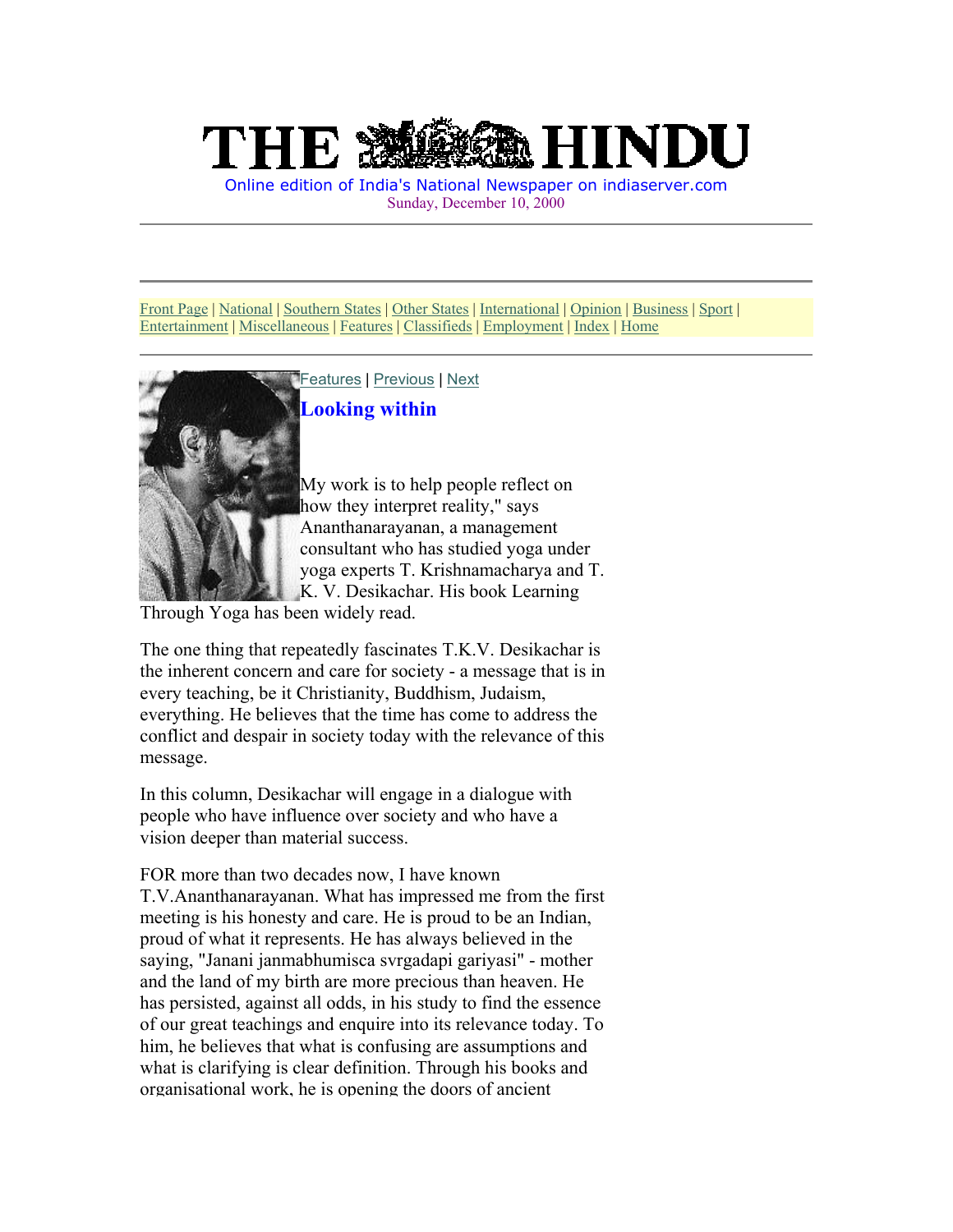wisdom to the modern context.

With your background of engineering then psychology, spirituality, and your own research, what is the relevance of what is called "spiritual practice", to you?

T. V. ANANTHANARAYANAN: What I would call spiritual today, would be the ability to stay anchored in some form of truth, whatever the circumstance one is in and act from this truth, whatever the consequence might be.

How were you exposed to it?

My first brush with "spirituality" was when my upanayanam was done. I had a deal with my parents - if they could tell me exactly what it meant, then I would follow it, but if they couldn't, I would not follow it. I gave them one year. For one year I practised everything correctly - my sandhyavandanam and everything else. Nobody told me what it meant. I then removed my punal and stopped doing the rituals. It was only after studying with your father, T. Krishnamacharya, that I understood what the punal meant and then I started wearing it again.

The other great moment in my life was at a time when everything was lost in our family. Things were extremely bad and then two things happened to me almost simultaneously. I met J. Krishnamurti and I met you, sir.

It is when things are not going well that people are often driven to temples, to gurus. So, the first spiritual experiences for such people is a relief from the negative. But, simply a relief from the negative, as you know, has its defects. So, would you still call yours a positive spiritual experience? Because when I am in a desert, any water is amrutam for me. But is it really amrutam?

At the time my family was going through difficulties, astrologers and various self-proclaimed gurus were consulted. None of that touched me. In fact, many of them gave me a more negative feeling than before. But I know the difference, with my exposure to Krishnamurti and Yoga.

And what did this exposure do to you?

The first time I did pranayama with you I saw a white light. That is the first time I understood the meaning of the white light. The other important thing was talking to Krishnaji and experiencing the quality of his listening. Spirituality to me is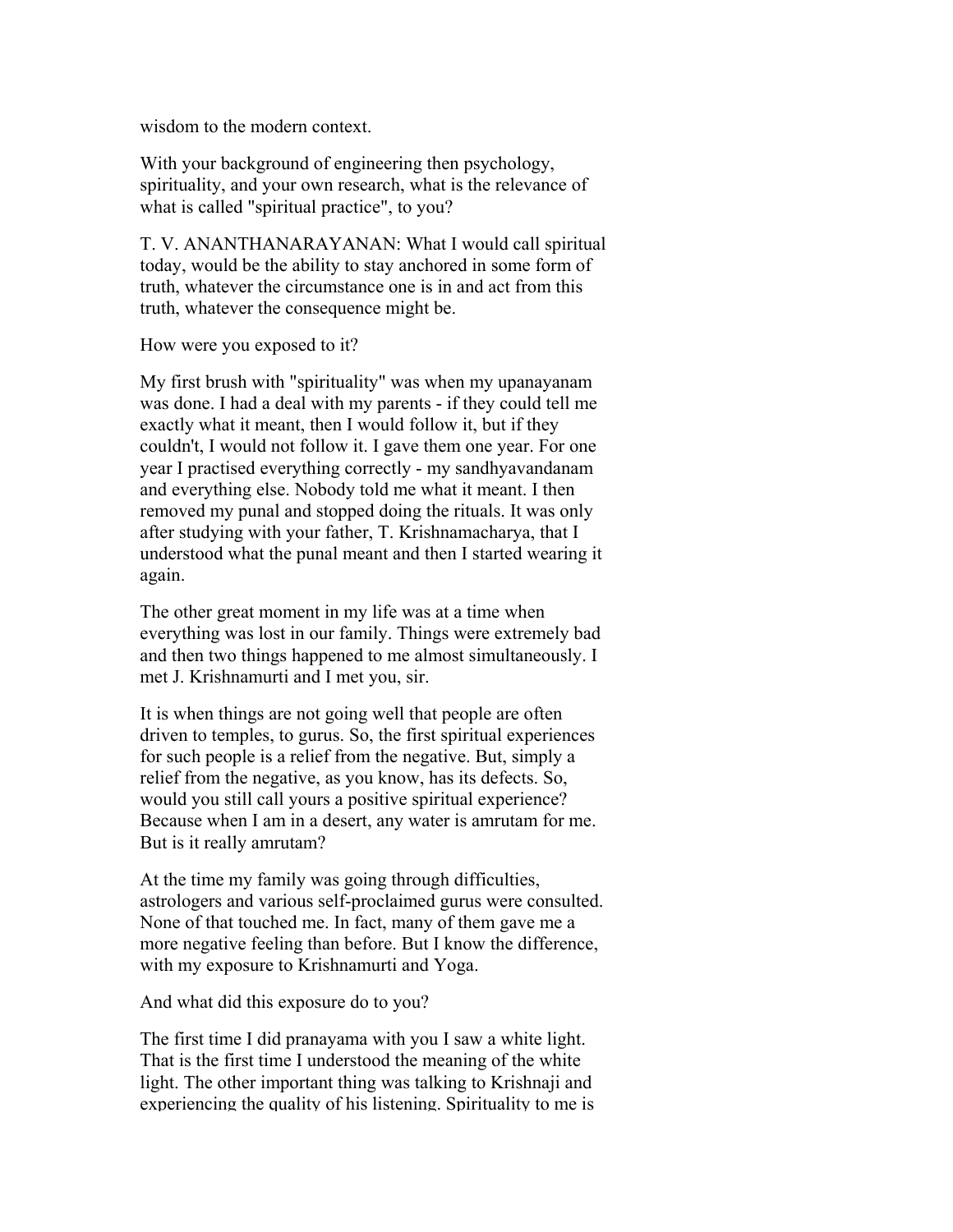an understanding of these two experiences, unfolding this in my life.

And these two things are linked to the truth that you talked about?

Yes, there is a clear relationship. Pranayama develops the ability to listen. Krishnamurti leads to listening. This I think gives me a certain kind of anchor within - to be able to perceive without getting disturbed, and to listen carefully to whatever is happening. To me, sir, this is truth.

To many, what Krishnamacharya represents is so different from Krishnamurti's philosophy, and one apparently seems to have no link with the other. Yet to you, there seems to be no dichotomy, you seem to feel you have drawn from both of them... you speak of both of them with the same reverence.

I think I have been extremely fortunate to have known both of them personally. May be if I had just read Krishnaji's books and had only seen Krishnamacharya's photographs with his obvious religious "namam" and known about yoga from far away I might have had a different opinion. But these are extremely superficial differences. When I was listening to Krishnamacharya talk about the Yoga Sutra, not once, to my understanding, was it any different from what Krishnaji has said about anything. When you talk to Krishnaji personally, it is not as though he condemns all religions or prayer or anything like that. So if you go to the essence, where is the question of any dichotomy? It was just a person and I had to know the person.

But tell me, as a father, how do you transmit all this you are talking about to your children?

My wife and children - everyone practises yoga. I think the children have an understanding that comes from their own practice and their own questions and their discussions with me. Their having done their schooling in a Krishnamurti school has also helped. We haven't imposed what we think on them. It is just the context I have created and beyond that I have left it to them to make a choice.

This is very relevant, because today there is a lot of marketing of spiritual programmes. There are a lot of quick fixes and younger people are questioning this. The great wisdom of India is sinking because we don't have great teachers. And those who are there are very busy because they have entered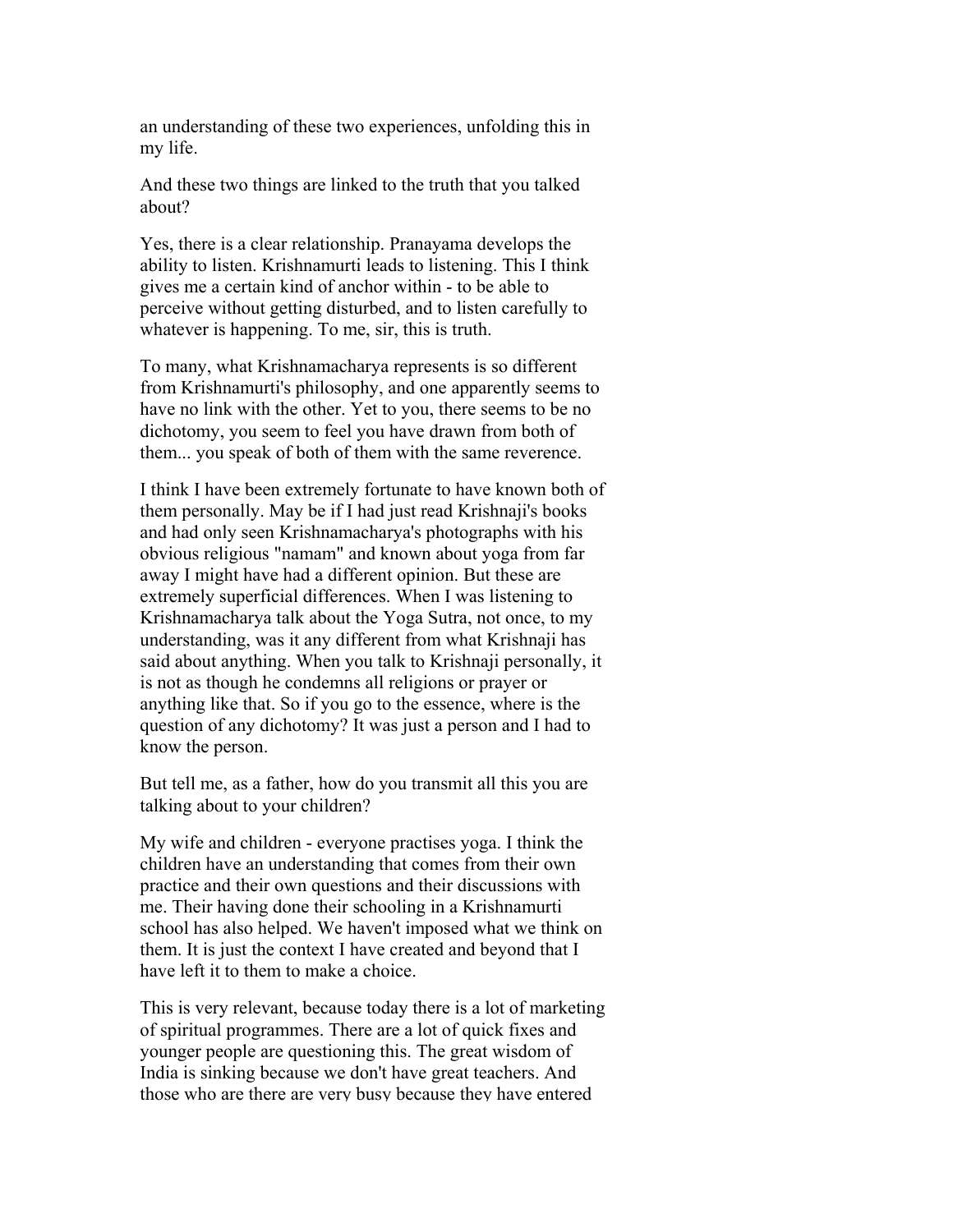into expansion- horizontal expansion, not depth.

There is lot of corruption of religion, people just follow it without understanding the meaning. But once you start understanding the symbolic meaning of each of those socalled rituals, then the whole practice starts making sense. And I think what I discovered most in studying yoga and in studying with your father in particular was the quality of the practice behind every one of those rituals. That you can either do the rituals mechanically, without entering the practice, or you can do the ritual and enter into the practice - there is a huge difference between these two.

So what do you see for the future generations... my grandchildren, your grandchildren?

I do work in depth with college students. Many of them are very serious, but the present parenting that they have got makes me ashamed. Many of the parents from my generation have very often given up the practices of their tradition. They have kept with the superficial, empty elements of religion and not really contributed to making it relevant to the current context. No child or person can be immune from the context of his generation. The children have actually faced a vacuum and emptiness. They see through many of the things that are happening, so they feel even lonelier. And yet they have dealt with what they think would be valuable to them. Many of these youngsters are very serious and if they find somebody who can give them serious answers and can take them seriously, they come out with such profound insight.

May I shift to the relationship between your professional work and your personal experience? This is very important. There is particularly an idea that spiritual experience is a very selfish thing, it is my mukti with no concern for the lokam or the samajam. Mama bandhanam; mama muktihi - my bondage and my mukti. How have you utilised this extraordinary experience you have and the conviction that you have to solve problems in the management at the highest level. You try and bring the organisation into a team, in an atmosphere where the only concern seems to be money, power, ego, competition.

The first response I have is exactly the same as I had of Krishnaji and Krishnamacharya. When you go into business organisations, you find that not everybody, even in the top managements, are all the time concerned with power and money. I have met a number of people whose concerns are genuinely environmental, genuinely people oriented and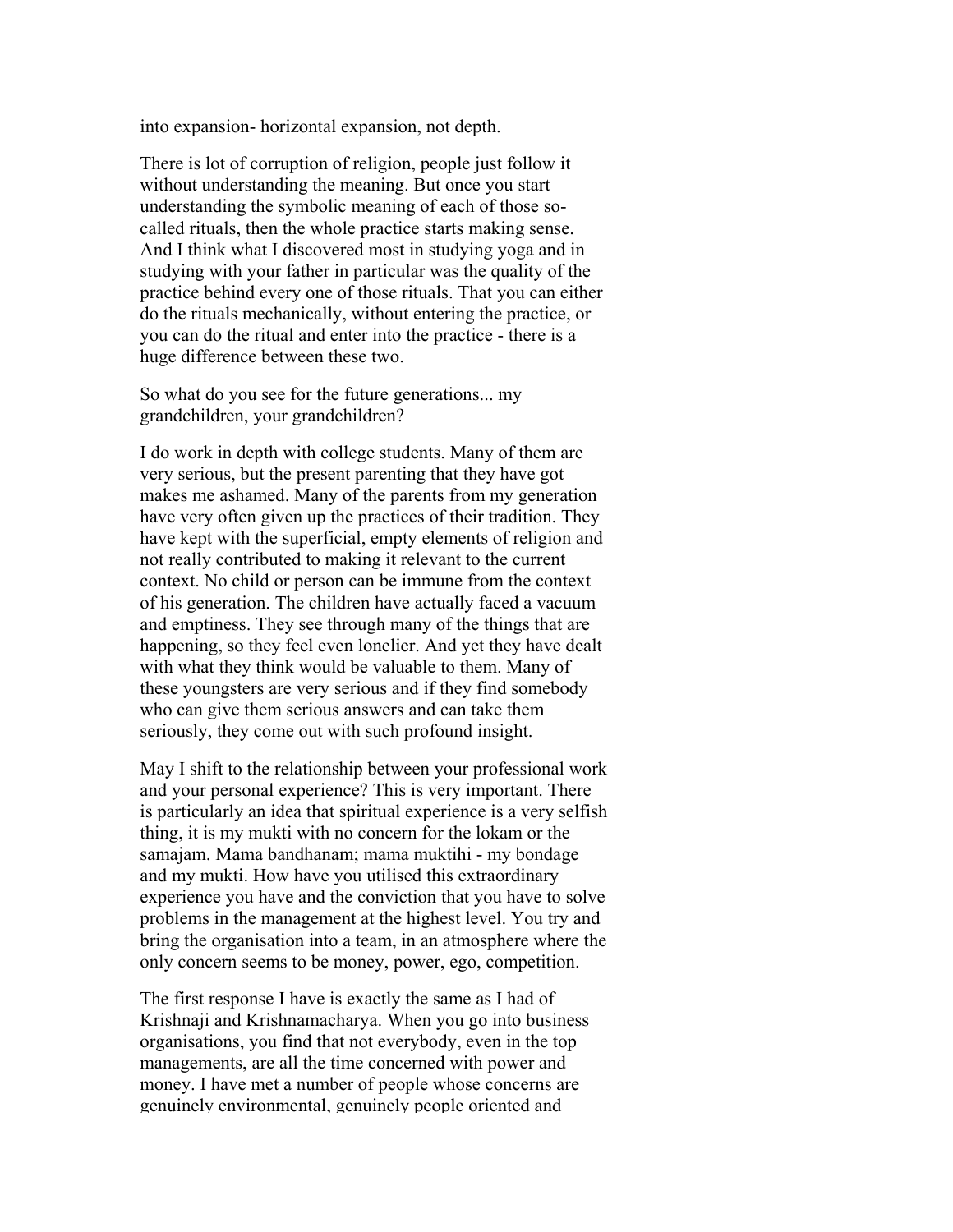genuinely value oriented. The second thing is that when I go into an organisation, I speak the truth as I see it. Very often it could be disturbing for the top management, but the only places where I have been invited to work further are places where the top management is willing to address the problem.

What exactly do you do?

The basis of the work I am doing is really to help people reflect on how they interpret reality, how they understand the problems and how they are able to see themselves in the problems - to help them see where they are in whatever they are doing.

I do a lot of listening. Through the process of listening, I think I help them reflect on themselves so they may have some insight as to why they are getting into a muddle. Sometimes by listening I am able to absorb their tension, by just being with them in whatever feeling they are going through at that time. Then we see what insights we can come up with together.

So you start with the individual.

What I find through this process is that tremendous change can happen to an individual. Some people are able to take it back to the organisation and change the organisation. I believe any real organisational change starts from people and ends with people. If a person doesn't value himself then he cannot really show value towards other human beings. I bring in yoga if I need to and if they ask for it.

And is the change in attitudes palpable? Do you see things working differently - here in India and abroad? You also travel quite a bit.

Some of these people whom I meet, actually start taking charge of the organisation and make changes in them which are visible and clear. I know there is a multi-national company in Chennai, today, which does not have a financial audit for its principles but an environmental audit. The motive is clearly stated as not maximising profit, but maximising these things which are human. There are more and more organisations that are willing to state this and live up to it.

I also met people in the Silicon Valley, in the US, who are very deeply interested and deeply inquiring of whatever we are talking about. Many of them practise yoga and the